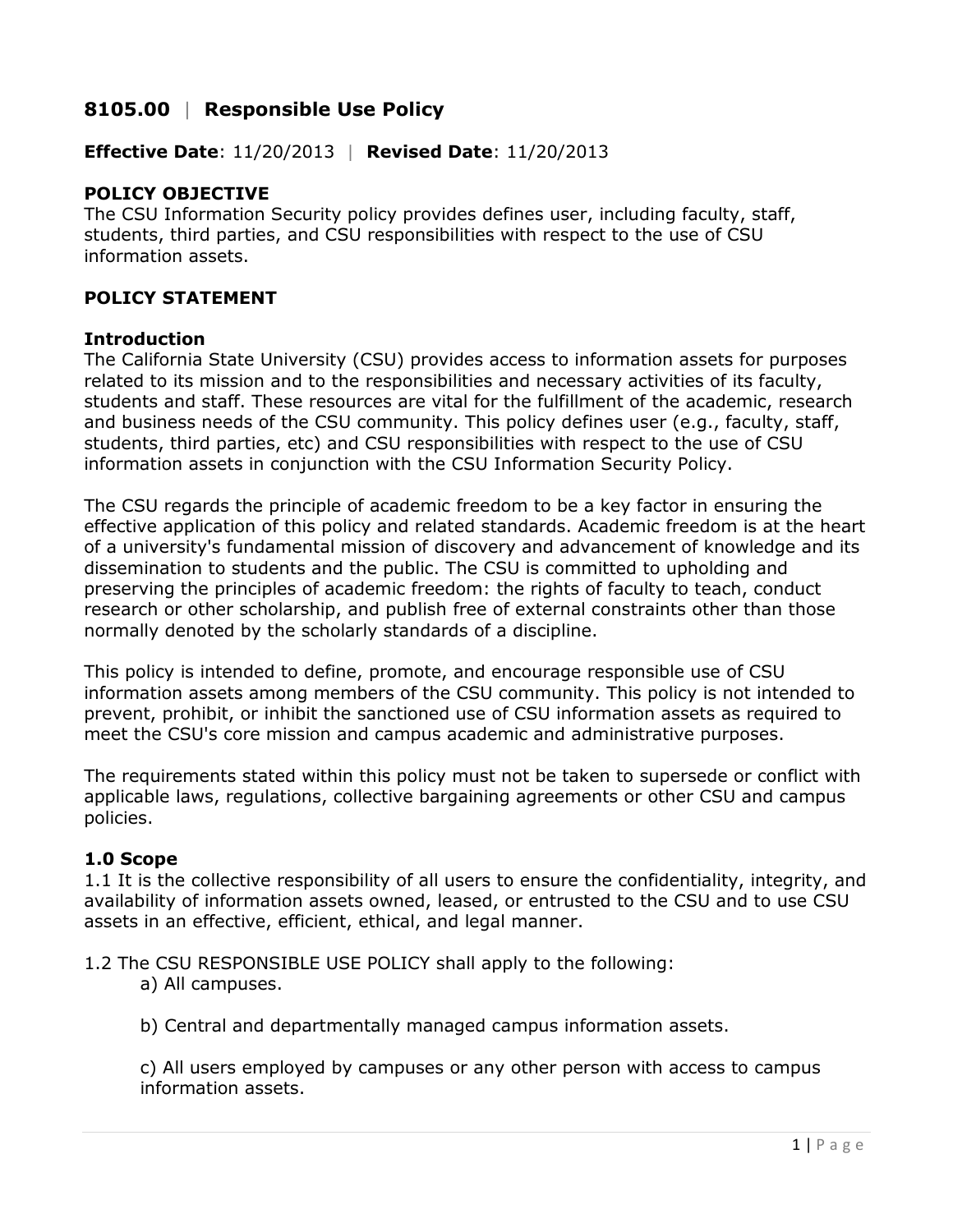d) All categories of information, regardless of the medium in which the information asset is held or transmitted (e.g. physical or electronic).

e) Information technology facilities, applications, hardware systems, and network resources owned or managed by the CSU.

1.3 Auxiliaries, external businesses and organizations that use CSU information assets must comply with the CSU RESPONSIBLE USE POLICY.

1.4 This policy establishes basic responsibilities for all users, the CSU and campuses, and describes expectations for responsible use in the following sections:

| Section 3.0 | <b>General Principles</b> | This section sets forth basic policy principles. Situations<br>or behaviors not specifically mentioned in sections 5.0 -<br>7.0 may be addressed through application of these<br>basic principles. |
|-------------|---------------------------|----------------------------------------------------------------------------------------------------------------------------------------------------------------------------------------------------|
| Section 4.0 | User -                    | This section highlights policy specifics related to access,                                                                                                                                        |
|             | Responsibilities          | responsible use, network and information system                                                                                                                                                    |
|             |                           | integrity, trademarks and patents, and incidental use.                                                                                                                                             |
| Section 5.0 | CSU and Campus            | This section highlights specific requirements for CSU                                                                                                                                              |
|             | Responsibilities          | and campus officials.                                                                                                                                                                              |
| Section 6.0 | Policy                    | This section describes a process for addressing                                                                                                                                                    |
|             | Enforcement               | violations of the CSU RESPONSIBLE USE POLICY.                                                                                                                                                      |

1.5 The development of this policy was expedited by reference to policies from:

a) CSU campuses: Bakersfield, East Bay, Fresno, Humboldt, Long Beach, Monterey Bay, Northridge, San Diego, San Luis Obispo, San Marcos, and Sacramento

b) Other institutions: Concordia College, Montana State University, University of Albany, University of Michigan, and Virginia Tech

### **2.0 Policy Management**

2.1 The CSU RESPONSIBLE USE POLICY shall be updated as necessary to reflect changes in the CSU's academic, administrative, or technical environments, or applicable laws and regulations. The CSU Chief Information Security Officer shall be responsible for overseeing a periodic review of this policy and communicating any changes or additions to appropriate CSU stakeholders.

2.2 The policy may be augmented, but neither supplanted nor diminished, by additional policies and standards adopted by each campus.

2.3 Each campus through consultation with campus officials and key stakeholders must develop policies, standards, and implementation procedures referenced in the CSU RESPONSIBLE USE POLICY.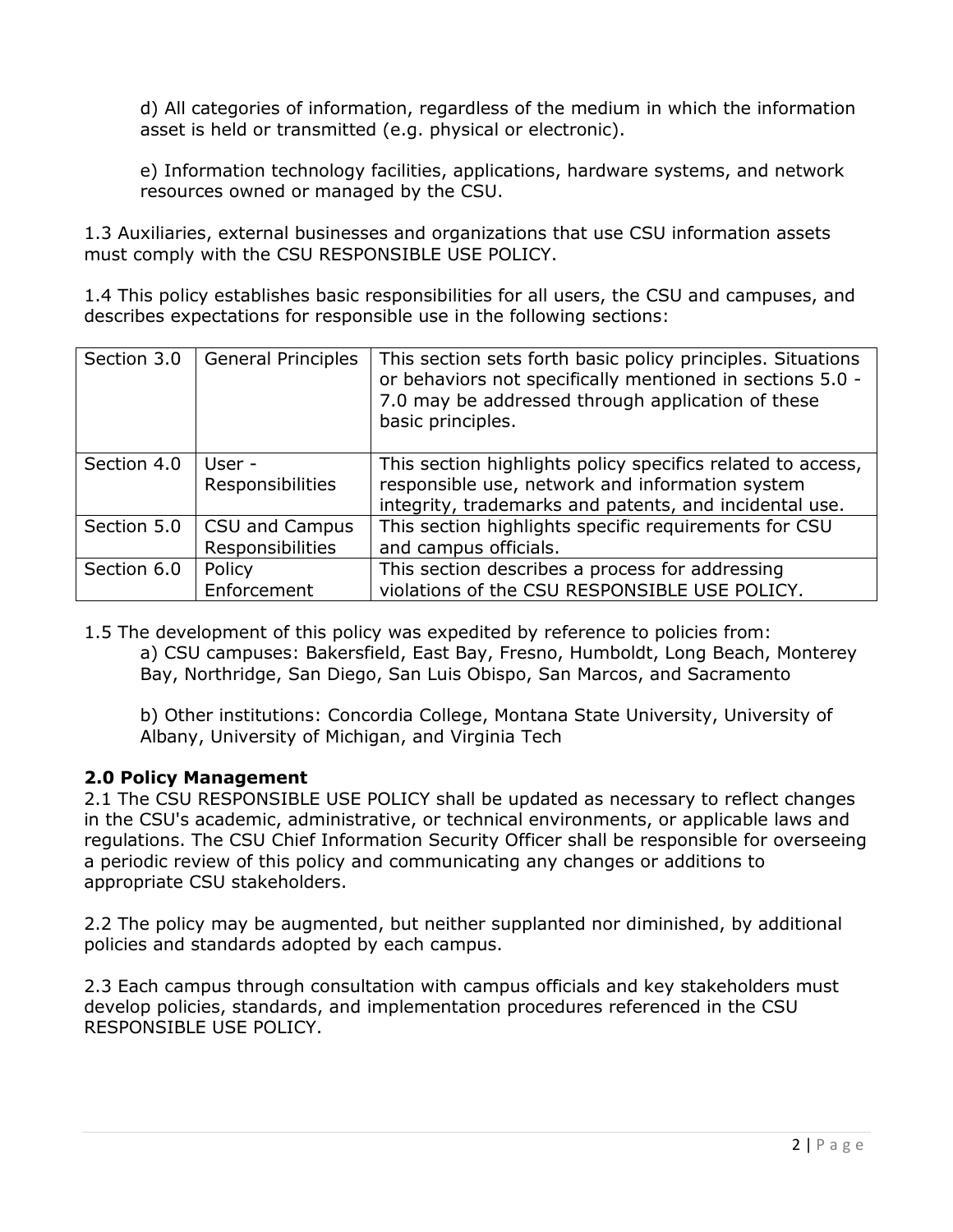# **3.0 General Principles**

3.1 The purpose of these principles is to provide a frame of reference for user responsibilities and to promote the ethical, legal, and secure use of CSU resources for the protection of all members of the CSU community.

3.2 Use of CSU information assets shall be consistent with the education, research, and public service mission of the CSU, applicable laws, regulations, and CSU/campus policies. Note: The term "information assets", along with many other important terms and concepts, is defined in the CSU ICSUAM Policy Glossary: [https://csyou.calstate.edu/ICSUAM/Pages/Policy-Glossary.aspx.](https://csyou.calstate.edu/ICSUAM/Pages/Policy-Glossary.aspx)

3.3 All users (e.g., faculty, staff, students, third parties) are required to comply with CSU and campus policies and standards related to information security.

3.4 All users (e.g., faculty, staff, students, business partners) are required to help maintain a safe computing environment by notifying appropriate CSU officials of known vulnerabilities, risks, and breaches involving CSU information assets.

3.5 It is the policy of the CSU to make information assets and services accessible in order to meet the needs of CSU students, faculty, staff, and the general public. Information regarding the Accessible Technology Initiative can be found at: https://csyou.calstate.edu/Projects-Initiatives/ATI/Pages/default.aspx.

3.6 All users, including those with expanded privileges (e.g., system administrators and service providers), shall respect the privacy of person-to-person communications in all forms including telephone, electronic mail and file transfers, graphics, and video.

3.7 The CSU respects freedom of expression in electronic communications on its computing and networking systems. Although this electronic speech has broad protections, all University community members are expected to use the information technology facilities considerately with the understanding that the electronic dissemination of information may be available to a broad and diverse audience including those outside the university.

3.8 Other than publicly designated official CSU sites, the CSU does not generally monitor or restrict content residing on CSU systems or transported across its networks; however, the CSU reserves the right to use appropriate means to safeguard its data, preserve network and information system integrity, and ensure continued delivery of services to users. These activities are not intended to restrict, monitor, or use the content of legitimate academic and organizational communications.

3.9 In the normal course of system and information security maintenance, both preventive and troubleshooting, system administrators and service providers may be required to view files and monitor content on the CSU and campus networks, equipment, or computing resources. These individuals shall maintain the confidentiality and privacy of information unless otherwise required by law or CSU/campus policy.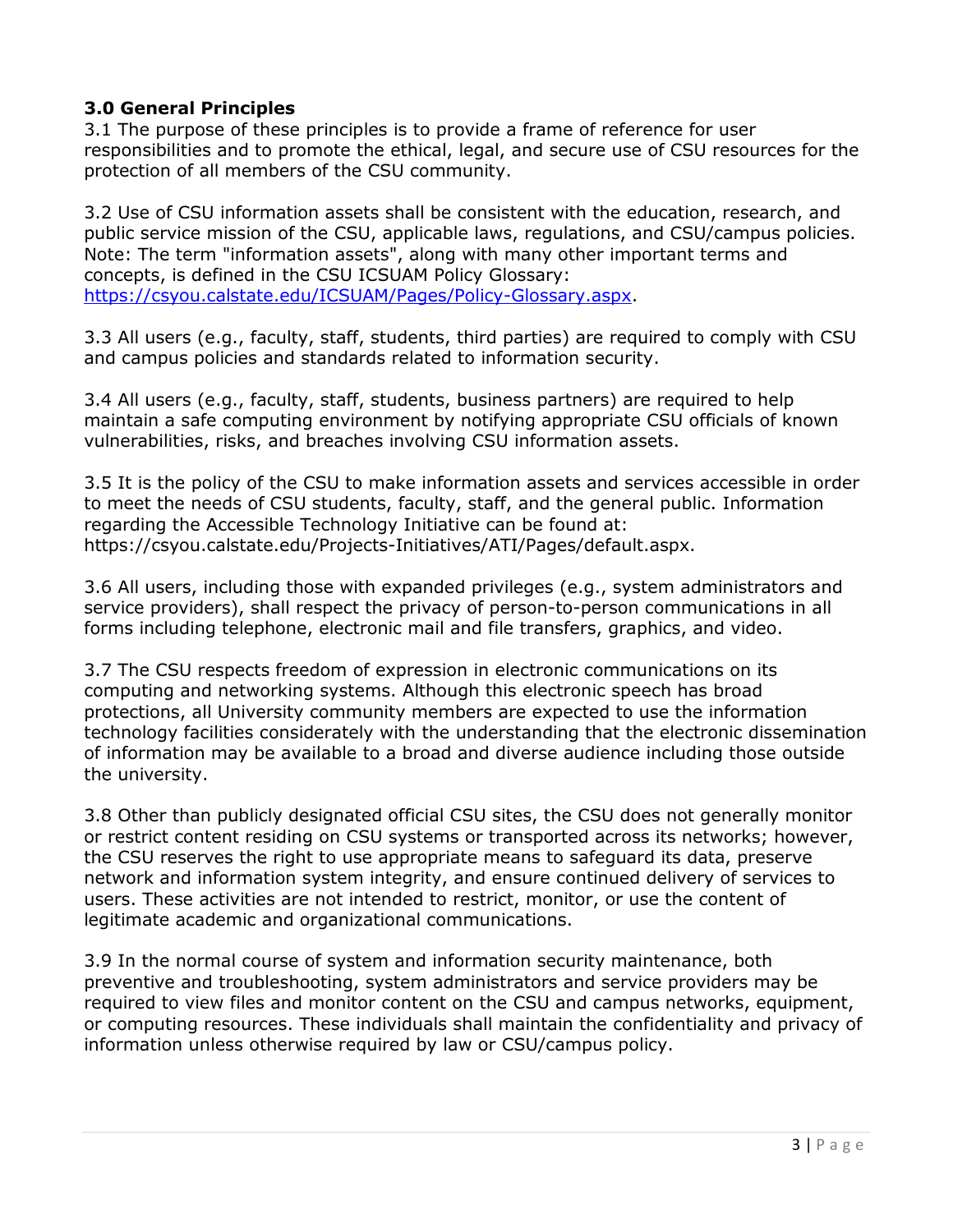3.10 The CSU recognizes and acknowledges employee incidental use of its computing and network resources within the guidelines defined in the "Incidental Use" section of this policy, at paragraph 4.5 below.

3.11 All investigations of CSU or campus policy violations, non-compliance with applicable laws and regulations or contractual agreements will be conducted in accordance with appropriate CSU and campus procedures.

### **4.0 User Responsibilities**

This section describes user responsibilities governing access, responsible use, network and information system integrity, and incidental use. These statements are not designed to prevent, prohibit, or inhibit faculty and staff from fulfilling the mission of the CSU. Rather, these statements are designed to support an environment for teaching and learning by ensuring that CSU resources are used appropriately.

#### **4.1 Responsible Use of Information Assets**

4.1.1 Users are expected to use good judgment and reasonable care in order to protect and preserve the integrity of CSU equipment, its data and software, and its access.

4.1.2 Users must not use or access CSU information assets in a manner that: a) Conflicts with the CSU mission;

b) Violates applicable laws, regulations, contractual agreements, CSU/campus policies or standards; or

c) Causes damage to or impairs CSU information assets or the productivity of CSU users through intentional, negligent or reckless action.

4.1.3 Users must take reasonable precautions to avoid introducing harmful software, such as viruses, into CSU computing and networking systems.

4.1.4 Unless appropriately authorized, users must not knowingly disable automated update services configured on CSU computers.

4.1.5 Users must take reasonable precautions to ensure their personal and/or CSUprovided devices (e.g., computers, tablets, smart phones) are secure before connecting to CSU information assets.

4.1.6 Users must close or secure connections to CSU information assets (e.g. remote desktop, virtual private network connections) once they have completed CSU-related activities or when the asset is left unattended.

4.1.7 Users must promptly report the loss or theft of any device, which grants physical access to a CSU facility (e.g., keys, access cards or tokens), or electronic access (passwords or other credentials) to CSU resources.

4.1.8 Users who publish or maintain information on CSU information assets are responsible for ensuring that information they post complies with applicable laws,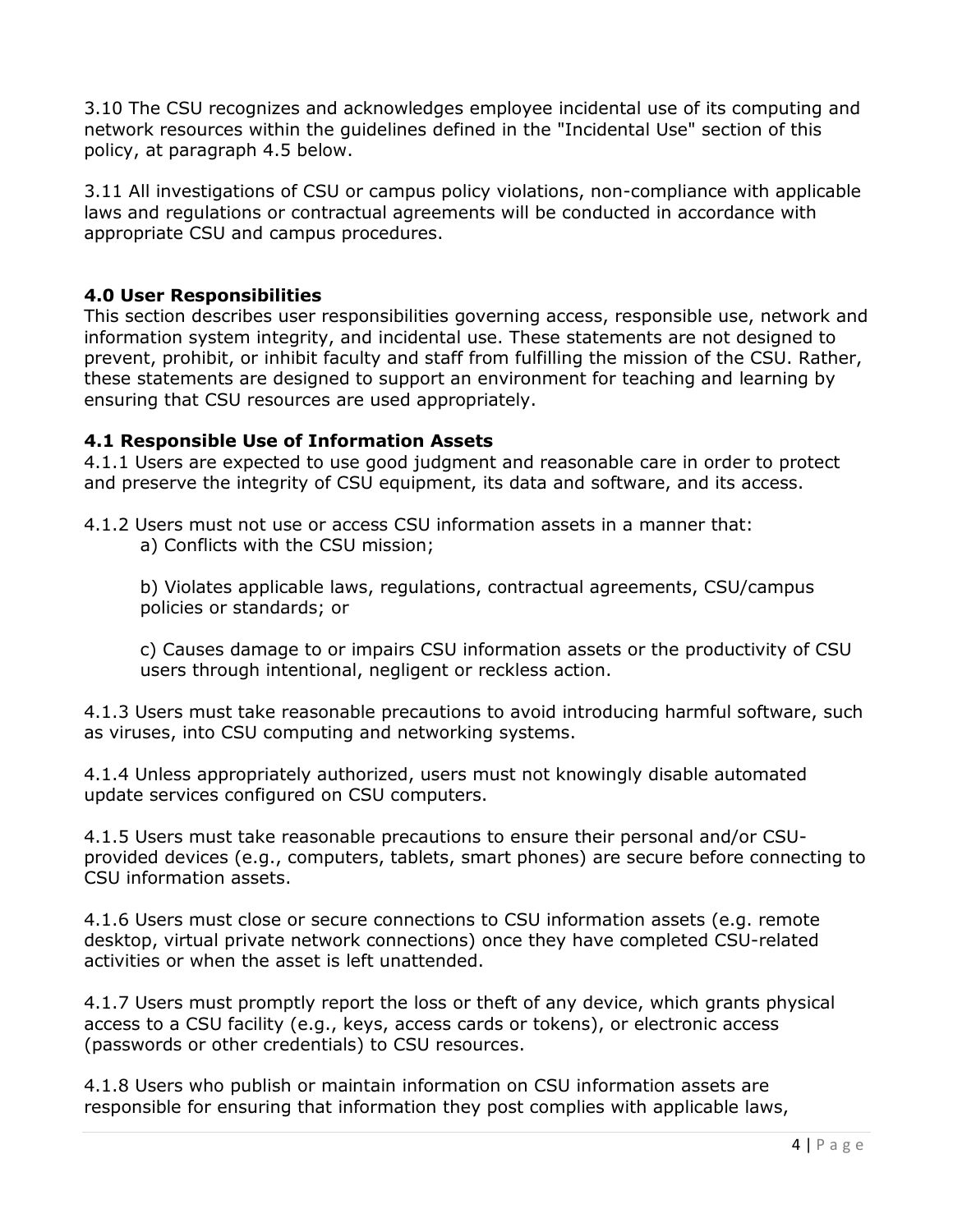regulations, and CSU/campus policies concerning copyrighted material and fair use of intellectual property.

4.1.9 Software must be used in a way that is consistent with the relevant license agreement. Unauthorized copies of licensed or copyrighted software may not be created or distributed.

4.1.10 Per Section 8314.5 of the California Government Code, it is unlawful for any state employee, or consultant, to knowingly use a state-owned or state-leased computer to access, view, download, or otherwise obtain obscene matter. "Obscene matter" as used in this section has the meaning specified in Section 311 of the California Penal Code. "State owned or state-leased computer" means a computer owned or leased by a state agency, as defined by Section 11000, including the California State University. This prohibition does not apply to accessing, viewing, downloading, or otherwise obtaining obscene matter for use consistent with legitimate law enforcement purposes, to permit a state agency to conduct an administrative investigation, or for legitimate medical, scientific, or academic purposes.

4.1.11 A user who has knowledge (or reasonable suspicion) of a violation of this policy must follow applicable CSU and campus procedures for reporting the violation. A user must not prevent or obstruct another user from reporting a security incident or policy violation. Refer to CSU Information Security Policy 8075 Information Security Incident Management.

# **4.2 Protection from Data Loss**

4.2.1 Individuals who access, transmit, store, or delete Level 1 or Level 2 data as defined in the CSU Data Classification Standard1 must use all reasonable efforts to prevent unauthorized access and disclosure of confidential, private, or sensitive information.

<sup>1</sup> The CSU Data Classification Standard is located [here.](https://csyou.calstate.edu/Policies/icsuam/Documents/8000/8065_FINAL_DRAFT_Data_Classification_CW_V4.pdf)

a) Users must not provide access or transmit Level 1 or Level 2 data to another user without prior approval from the data owner or custodian.

b) Users must not access or transmit unencrypted Level 1 data over a public network.

# **4.3 Prohibition Against Unauthorized Browsing and Monitoring**

4.3.1 The CSU supports and protects the concepts of privacy and protects the confidentiality and integrity of personal information maintained in educational, administrative, or medical records. Information stored in CSU information systems may be subject to privacy laws.

4.3.2 Users must not browse, monitor, alter, or access email messages or stored files in another user's account unless specifically authorized by the user. However, such activity may be permitted under the following conditions:

- a) The activity is permitted under CSU or campus policy.
- b) The activity is defined in the user's job description.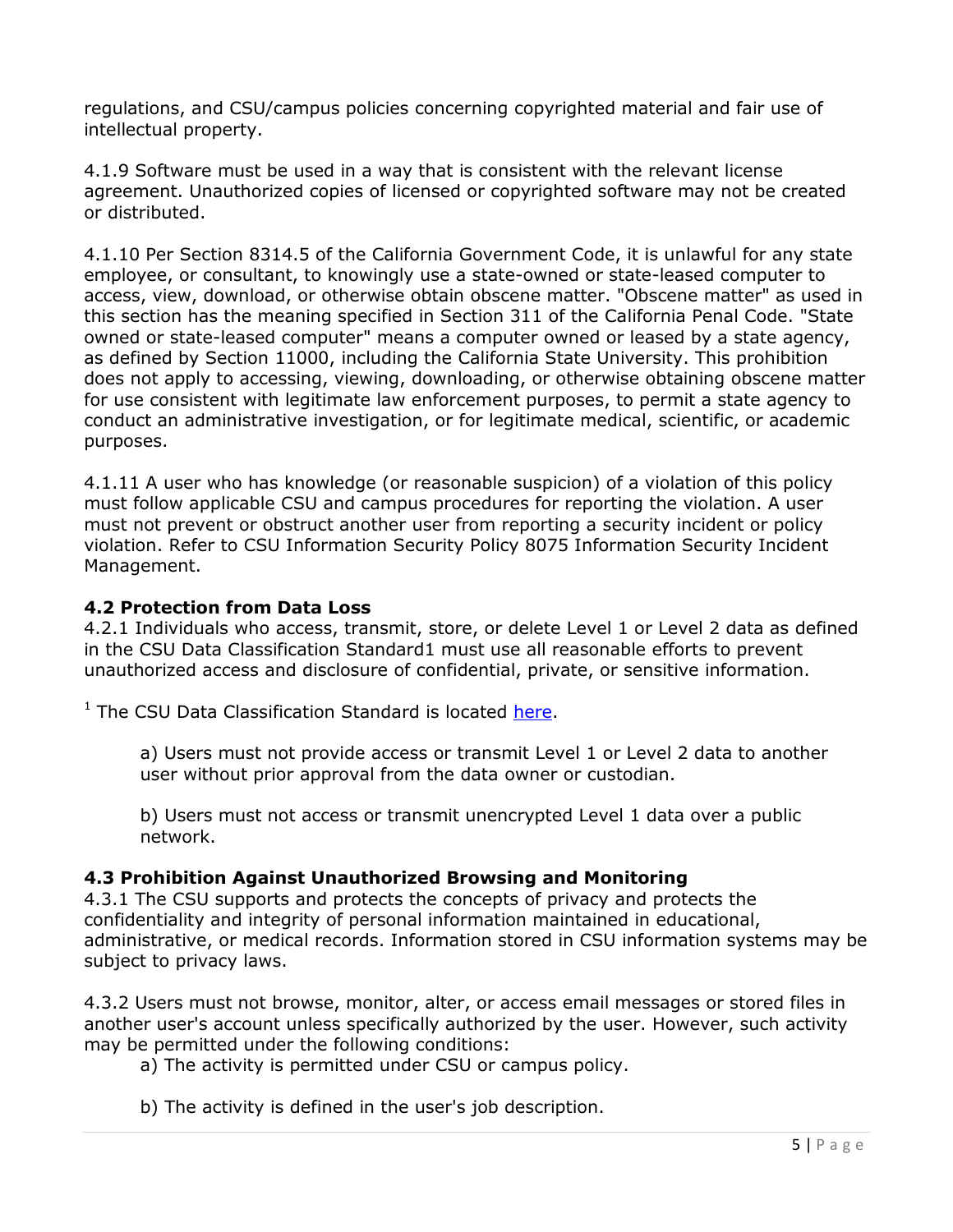c) The activity is conducted under the authority and supervision of an approved CSU official acting within his or her job responsibilities.

d) The activity is part of a classroom exercise conducted under the supervision of a faculty member. In this case, the faculty member must ensure the exercise does not result in a breach of confidentiality, availability, and integrity of CSU information assets.

e) The activity is conducted to comply with an applicable law, regulation, or under the guidance of law enforcement or legal counsel.

### **4.4 Responsibility of Account Owners**

4.4.1 The owner or custodian of credentials, such as a username and password, that permit access to a CSU information system or network resource is responsible for all activity initiated by the user and performed under his/her credentials. The user shall assist in the investigation and resolution of a security incident regardless of whether or not the activity occurred without the user's knowledge and as a result of circumstances outside his or her control.

4.4.2 Users must take reasonable steps to appropriately protect their credentials from becoming known by, or used by others.

a) Users who have been authorized to use a password-protected account must follow established procedures for setting, maintaining, and changing passwords.

Unless specific prior authorization has been granted, users are prohibited from: b) Using or attempting to use the account to access, modify, or destroy CSU or non-CSU information assets for which a user is not normally authorized.

- c) Disclosing passwords to any party or including passwords in documentation.
- d) Embedding passwords in software code.

4.4.3 With the exception of publicly accessible CSU information assets, users must not transfer or provide access to CSU information assets to outside individuals or groups without proper authorization.

4.4.4 Users of CSU information assets must not purposefully misrepresent their identity, either directly or by implication, with the intent of using false identities for inappropriate purposes.

4.4.5 In the few instances where special circumstances or system requirements mandate that multiple users access the same account, extreme care must be used to protect the security of the account and its access password. Management of this account must conform to written or published CSU procedures designed to mitigate risk associated with shared access accounts.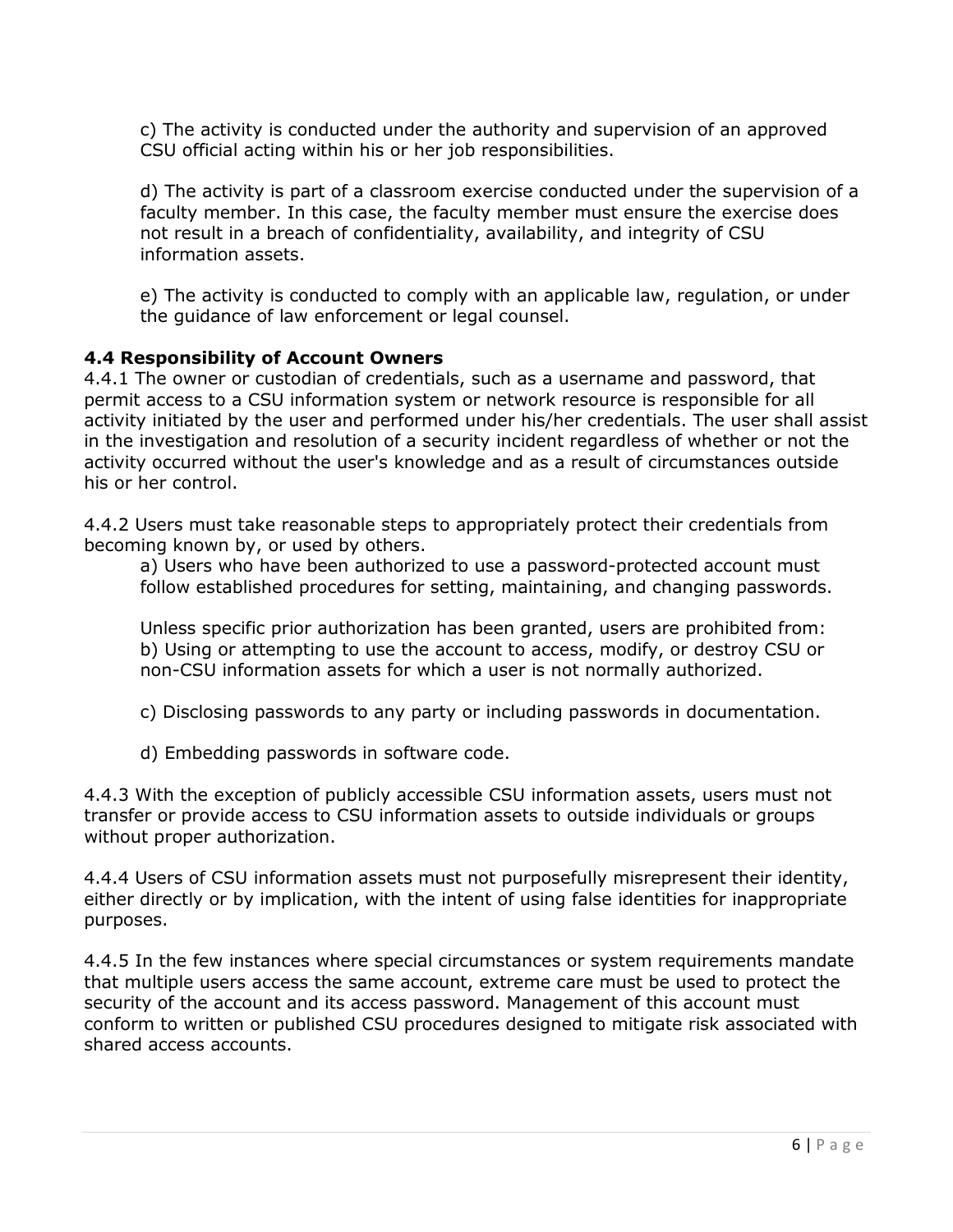# **4.5 Incidental Use**

4.5.1 University-owned/managed information assets are provided to facilitate a person's essential work as an employee, student, or other role within the University. Use of university owned computer systems for University-related professional development or academic activities such as research or publication is permitted within the limits of system capacities.

4.5.2 Personal use of CSU information assets must be no more than "de minimis" (e.g. must have so little value that accounting for it would be unreasonable or impractical). Individuals may use CSU information assets for occasional incidental and minimal personal use provided such use:

a) Does not violate applicable laws.

b) Is not in pursuit of the individual's private financial gain or advantage.

c) Does not interfere with the operation or maintenance of University information assets.

d) Does not interfere with the use of University information assets by others.

e) Does not interfere with the performance of the assigned duties of a university employee.

f) Does not result in a loss to the University.

#### **5.0 CSU Responsibilities**

5.1 The CSU has broad responsibilities with respect to protecting its information assets. These include but are not limited to controlling access to information, responding to and addressing information security incidents, complying with laws and regulations, and ensuring the logical and physical security of the underlying technology used to store and transmit information. CSU policies related to these activities are found in the Integrated CSU Administrative Manual and can be accessed at

[https://csyou.calstate.edu/ICSUAM/Pages/ICSUAM-8000.aspx.](https://csyou.calstate.edu/ICSUAM/Pages/ICSUAM-8000.aspx)

5.2 The CSU retains ownership or stewardship of information assets owned (or managed) by or entrusted to the CSU. The CSU reserves the right to limit access to its information assets and to use appropriate means to safeguard its data, preserve network and information system integrity, and ensure continued delivery of services to users. This can include, but is not limited to: monitoring communications across network services; monitoring actions on information systems; checking information systems attached to the network for security vulnerabilities; disconnecting information systems that have become a security hazard; or, restricting data to/from information systems and across network resources. These activities are not intended to restrict, monitor, or utilize the content of legitimate academic and organizational communications.